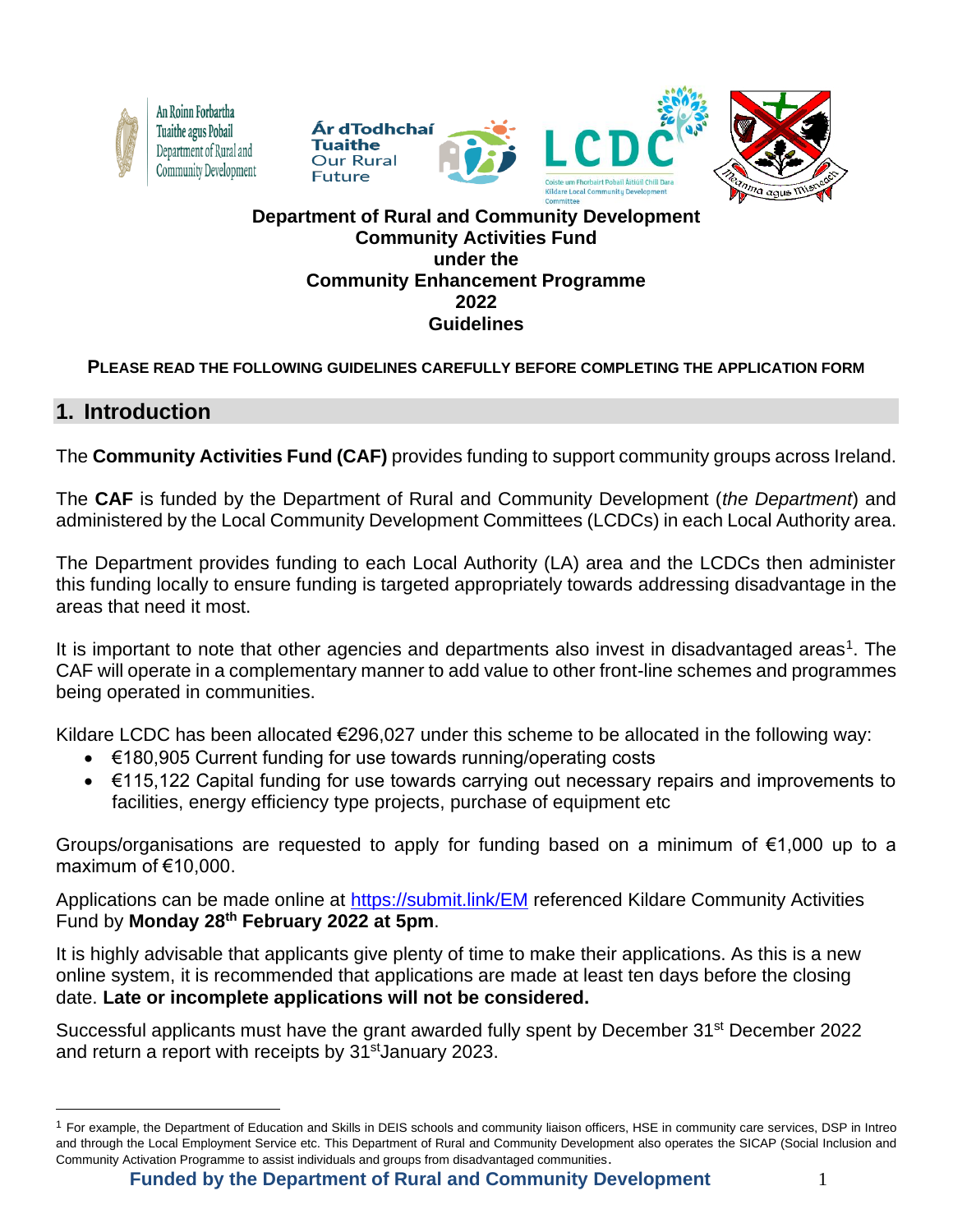# **2. Aims of the Programme**

The **Community Activities Fund** will support groups, particularly in disadvantaged areas. This funding is about giving a helping hand to our communities, local groups, and clubs.

- With their running costs such as utility bills (electricity costs, refuse charges, heating charges) or other operating costs for e.g., rental/lease costs, insurance bills. Staffing related costs are not eligible.
- Groups will also be able to use the funding to carry out necessary repairs and improvements to their facilities, purchase equipment for e.g., tables and chairs, tools and signage, laptops and printers, lawnmowers, canopies, and training equipment etc.

# **3. Who is eligible to apply?**

Any not-for-profit community or voluntary group, not for profit community centre, parish halls or facility working or located in Kildare can apply. Only one application per group/organisation will be assessed. In the case of more than one application, the first application received will be the one assessed.

State agencies, commercial organisations, churches, schools, and individuals are **not eligible** for funding.

## **4. What projects are eligible for funding?**

#### **4a. What costs are eligible for funding?**

The following provides a non-exhaustive list of **projects** that could receive funding under the programme. There are two categories of funding:

#### **i) Capital costs/equipment/repairs**

- Development/renovation of community centres/youth centres/sports-recreational facilities
- Improvements to town parks and common areas and spaces
- Public realm improvements
- Streetscaping
- Development of play/recreation spaces
- Energy efficiency type projects
- Purchase of equipment
- Adaptations or equipment needed as a result of COVID-19

## **ii) Running Costs**

- Maintenance of premises
- Utility Bills (electricity costs, refuse charges, heating charges)
- Operating costs (e.g., existing rental/lease costs, insurance bills)
- Website Maintenance
- **Cleaning**
- Audit & Accountancy fees

## **Funded by the Department of Rural and Community Development** 2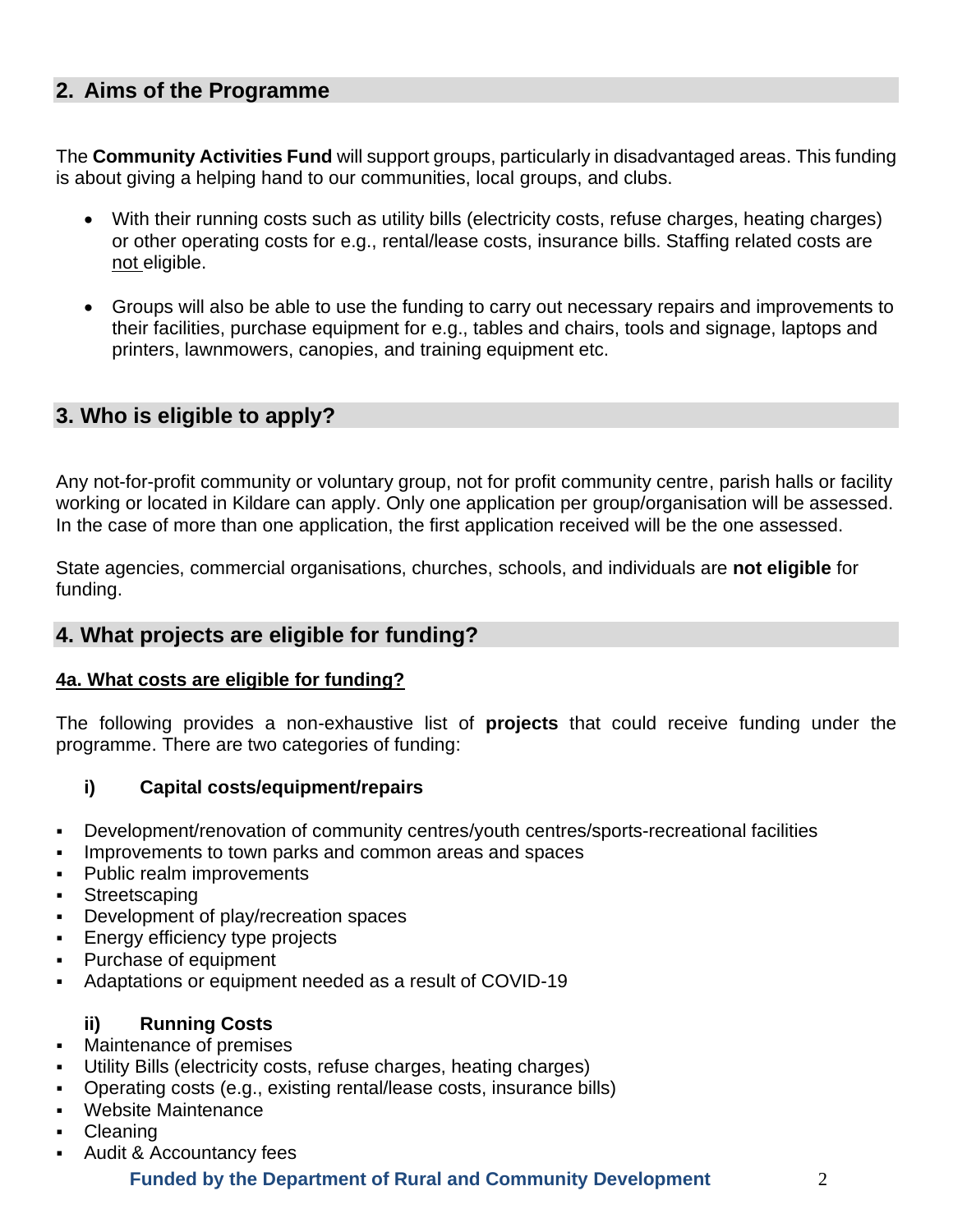To ensure appropriate monitoring and governance, the Department is stating that only operating/running costs related to the period **1 st July 2021 to 30th June 2022** are eligible**.**

#### Target groups

This funding is targeted towards supporting communities that are impacted by disadvantage as identified in the LECP. Applications are particularly welcome from groups/organisations working to respond to COVID-19 identified priorities - food poverty, digital poverty, mental health, domestic violence, children/young people with disabilities.

#### **4b. What is not eligible for funding?**

The following expenditure is not eligible for funding:

- Any project not in keeping with the ethos of the Programme
- Employment costs
- Legal fees
- **Project management fees**
- Purchase of lands or buildings
- **Feasibility studies**
- Private or commercial operations
- Costs which are being paid for by another funder or department

## **5. Requirements of the Programme**

The following conditions apply to all projects. Depending on the nature of your project (and the group applying), there may be further requirements that must be met. The Kildare LCDC will discuss this with you if your application is successful.

## **Tax Requirements**

- The applicant group/organisation does not have to be registered for tax purposes.
- Any applicant group/organisation that is registered for tax purposes must be tax compliant. In line with revised tax clearance procedures, which came into effect in January 2016, the Tax Clearance Access Number and Tax Reference number must be submitted for verification purposes.
- VAT will only be paid where it is included in the application amount. No further requests for VAT payments or repayments will be accepted.

**Statutory Consents -** Applicants must ensure that all necessary statutory permissions or consents have been obtained before any works commence. This includes but is not confined to planning permission, evidence of lease agreements etc.

**Insurance -** Written evidence of a valid insurance policy may be requested by the LCDC, where relevant, during the application review process.

**Acknowledgment of funding -** Due to the value of some of these grants, it would not be cost-effective to require signage acknowledging the Department, Local Authority or LCDC. Other suitable acknowledgements will suffice e.g., on a group/organisation's website or social media platforms. Where signage is developed it should acknowledge the contribution of the Department.

**Match-funding -** this is not a requirement under this programme.

#### **Funded by the Department of Rural and Community Development** 3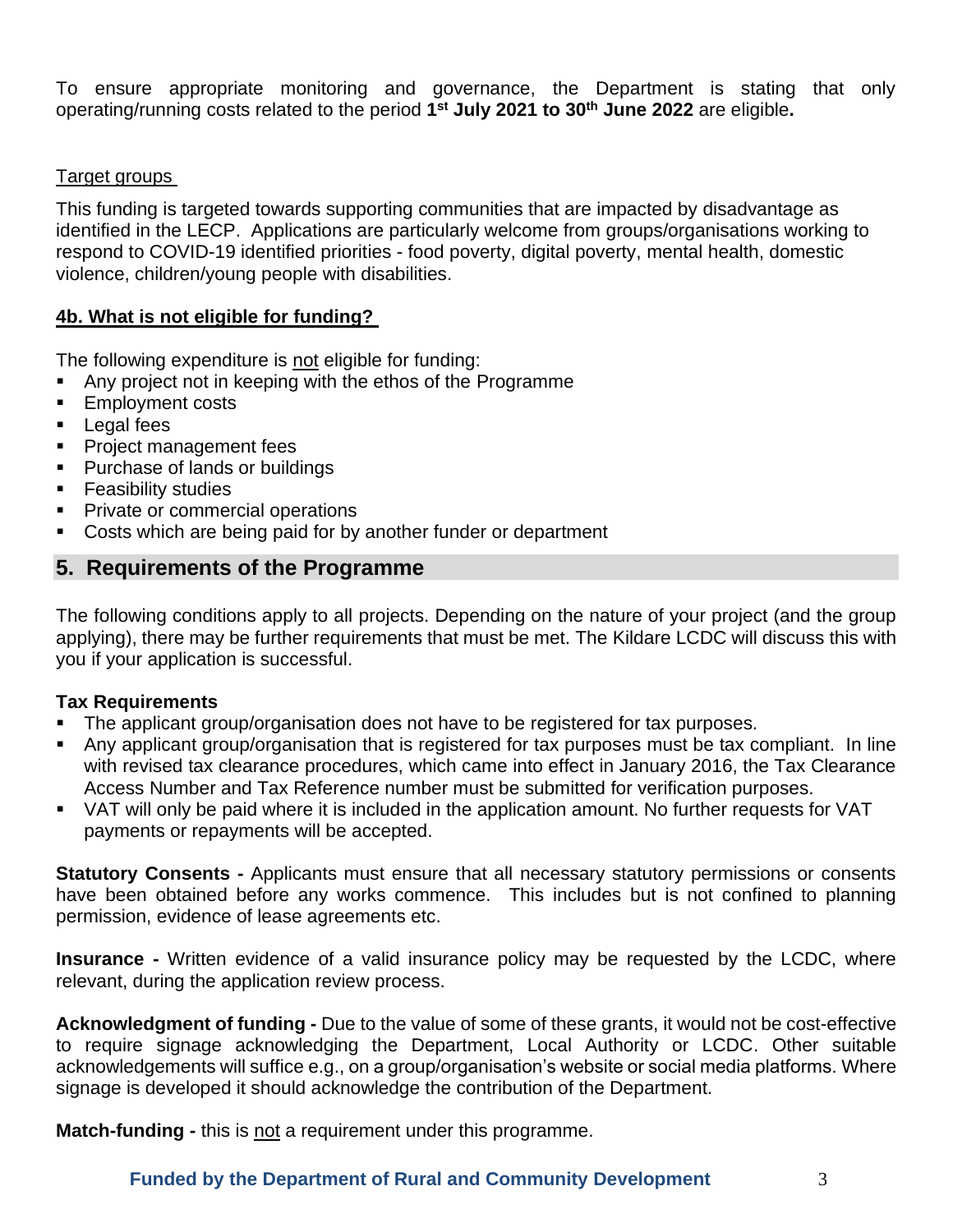## **Procurement**

Groups will be expected to adhere to public procurement procedures when applications are based on capital costs. See table below for the quotes required for works and works related professional Services:

| <b>Works</b><br>(& related services) | Below €5,000            | Quotations                 |
|--------------------------------------|-------------------------|----------------------------|
|                                      |                         | (1 written quote)          |
|                                      | €5,000 - under €10,000  | Quotations                 |
|                                      |                         | (minimum 3 written quotes) |
|                                      | €10,000 - under €50,000 | Quotations                 |
|                                      |                         | (minimum 5 written quotes) |

#### **Evidence of Running Costs**

Groups/organisations applying for support towards running costs will be expected to provide evidence to support their application e.g., insurance quotes, utility bills. Only operating/running costs related to the period **1 st July 2021 to 30th June 2022** are eligible for consideration.

#### **Eircode**

To facilitate the identification of the location of the projects/work, the Department have requested that all applications must include the Eircode of location of the project/facility.

## **6. Selection Criteria**

Applications will be evaluated by the LCDC to ensure eligibility and that they are targeted at addressing disadvantage as identified in its LECP. Projects must be in keeping with the ethos of the programme, which is to provide funding to communities across Ireland to enhance facilities in disadvantaged areas. In the event that all applications cannot be funded under this programme, Kildare LCDC will compile a list of projects should further funding become available through this or a similar funding programme in 2022.

Applications should clearly indicate the scale of funding required and if they are making an application for:

- a) Capital costs/equipment/repairs only
- b) Running costs only
- c) Under **both** capital costs/equipment/repairs *and* running costs

The overall fund available in Kildare €296,027 and will be allocated in the following way:

- €180,905 Current funding for use towards running/operating costs
- €115,122 Capital funding for use towards carrying out necessary repairs and improvements to facilities, energy efficiency type projects, purchase of equipment etc

Should applications exceed the amount available, the funding will be prioritised to applications:

- That target disadvantaged communities, groups or individuals
- Groups/organisations working to respond to COVID 19 identified priorities- food poverty, digital poverty, mental health, domestic violence, children/young people with disabilities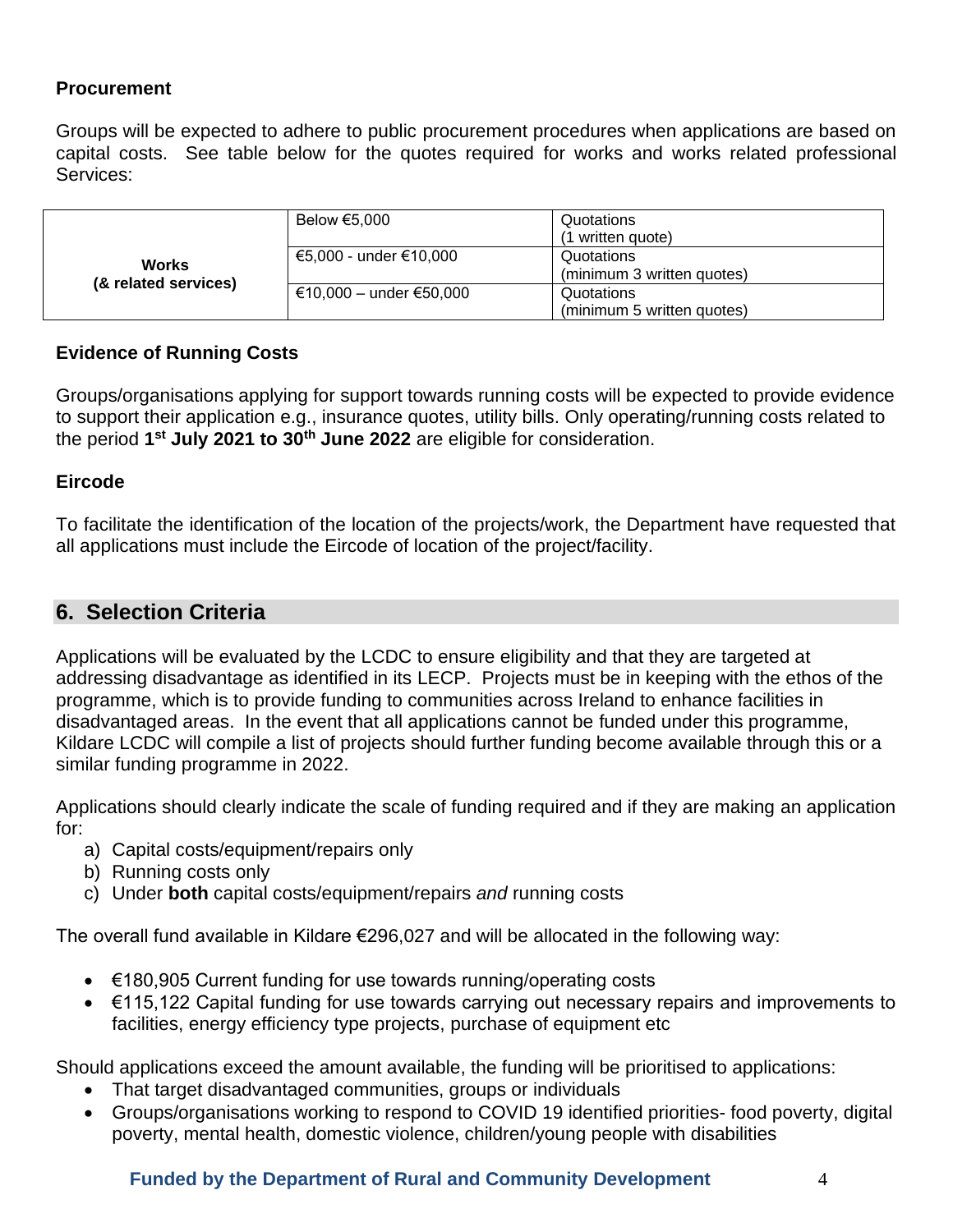Applications from Sports Groups must clearly display that their facility will benefit the broader community particularly more vulnerable/disadvantaged groups and/or COVID 19 priorities.

Applications will be evaluated by the LCDC to ensure eligibility and consistency with the Kildare LECP which is available on the following link:

*http://www.kildarelcdc.ie/wp-content/uploads/2016/01/Kildare-LECP-2016-2021.pdf* 

Projects may also be judged having regard to how they:

- Support local groups and clubs, which have continued to serve their community during Covid-19.
- **■** invest to increase or extend the use of the facility, for example, to voluntary and community groups.
- reduce the annual running cost of a facility;
- have a positive impact on the environment, for example, a reduction in energy consumption;
- demonstrate collaboration with the local authority or other relevant bodies in the catchment area;
- support the creation of a sense of place within the community including through the enhancement of the built environment;
- address health and safety issues; and/or,
- **EXT** invest in technology which will be accessed by individuals and communities that are impacted by disadvantage.

The overall quality of the application submitted and compliance with governance and procurement requirements will also be considered in the final assessment.

**Quotes to evidence procurement and/or evidence of running costs must be submitted as part of the application in order for it to be considered. Applications submitted that do not adhere to procurement/evidence will not be considered.**

## **7. Corporate Governance**

## **7a. Monitoring:**

Grantees will be required to comply with the highest standard of transparency and accountability as documented in Department of Public Expenditure and Reform Circular 13/2014 - Management of and Accountability for Grants from Exchequer Funds<http://circulars.gov.ie/pdf/circular/per/2014/13.pdf>

The overall principle is that there should be transparency and accountability in the management of public funds, in line with economy, efficiency and effectiveness. The circular outlines, for example, that grant recipients should not dispose of publicly funded assets without prior approval.

## **7b. The Code of Governance for Community and Voluntary organisations**

The Department is encouraging funded bodies to adopt the Governance Code, a Code of Practice for Good Governance of Community, Voluntary and Charitable Organisations, which will assist in achieving excellence in all areas of your work. The Governance Code asks organisations to agree to operate to key principles in order to run their organisation more effectively in areas such as leadership, transparency and accountability and behaving with integrity. Further information on the Code is available at [www.governancecode.ie](http://www.governancecode.ie/)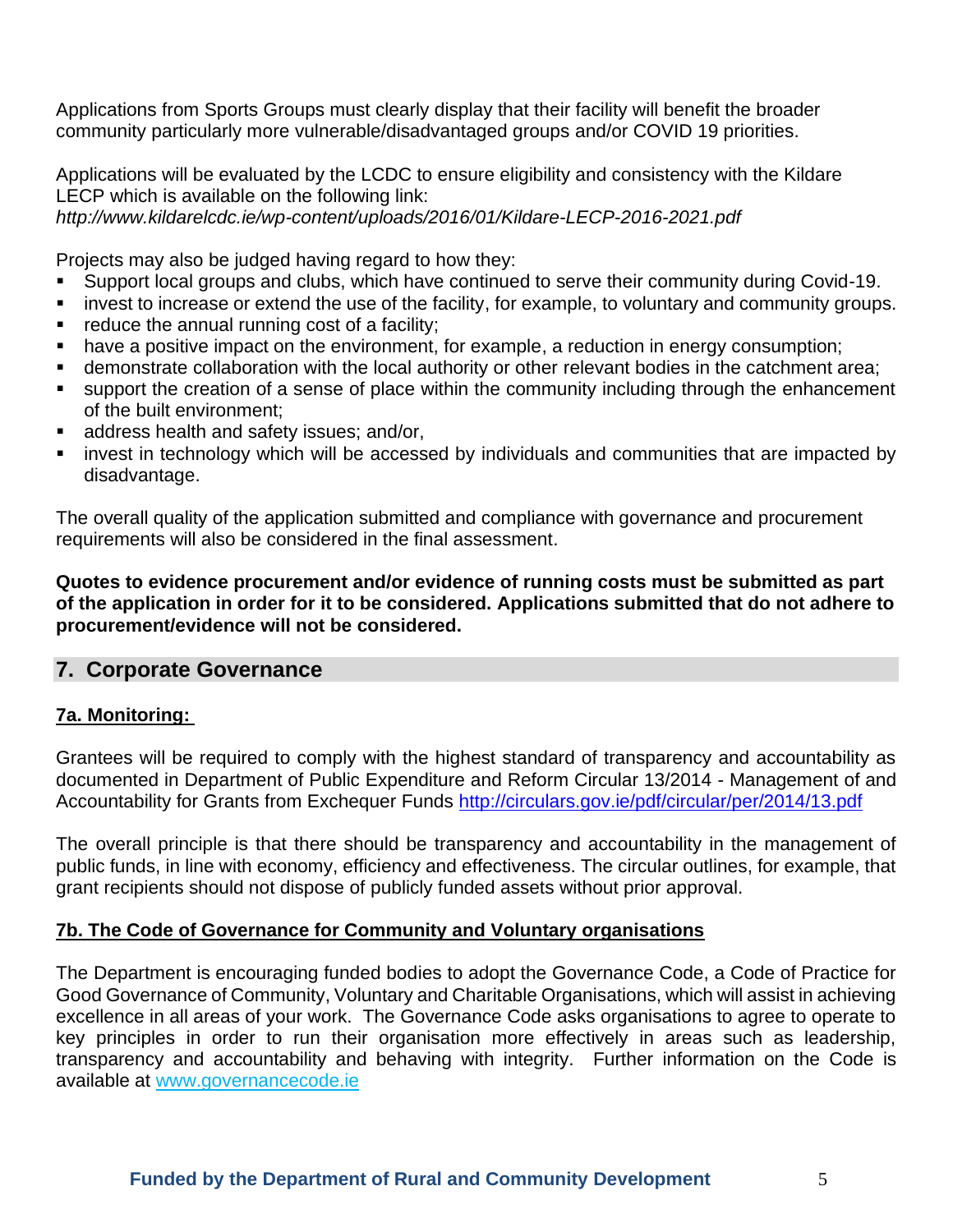# **8. Approval Procedures**

All applications for funding under this programme received by Kildare LCDC will be reviewed and assessed to ensure consistency with the relevant Local Economic and Community Plan (LECP).

In deciding the final allocations of funding to projects, Kildare LCDC may take account of a number of factors including geographical balance and the desirability to fund a variety of different projects and the relative disadvantage of the area where the facility is located (or will serve)<sup>2</sup>. A balance between funding smaller and larger scale projects will be considered. If the eligible applications exceed the funding available, criteria outlined in section 6 will be used to award funding.

Following the decision and approval by the LCDC, each approved project, subject to the completion of legal formalities and other requirements, will receive an offer in principle of grant-aid. This will be subject to compliance with the relevant conditions and subject to the satisfactory acceptance by the applicant of that offer.

The right is reserved to reassign the funds offered to another approved project if all requirements are not met within a reasonable period.

The Department and/or the Local Authority reserve the right to carry out an audit of expenditure or conduct inspections from time to time.

#### **Please Note:**

Requests for assistance usually exceed the funds available and it is important therefore that the process of evaluation is rigorous. The purpose of this process is to ensure that the best projects, taking all factors into account, emerge and receive support. It is Departmental policy to ensure that every application is treated fairly and impartially.

Offers of funding may be for a lesser amount than that sought by the applicant. Applicants should be aware that the Programme may be oversubscribed. Therefore, in such circumstances, all applications fulfilling the conditions may not be successful or may be for a lesser amount.

The LCDC in evaluating proposals received may seek advice and consult with other agencies and may disclose information on projects under consideration to those experts and agencies.

**Funded by the Department of Rural and Community Development** 6

<sup>2</sup> This may include cross-referencing the location of the facility/group (or the area it serves) with the Pobal Hasse deprivation index which is available on www.pobal.ie.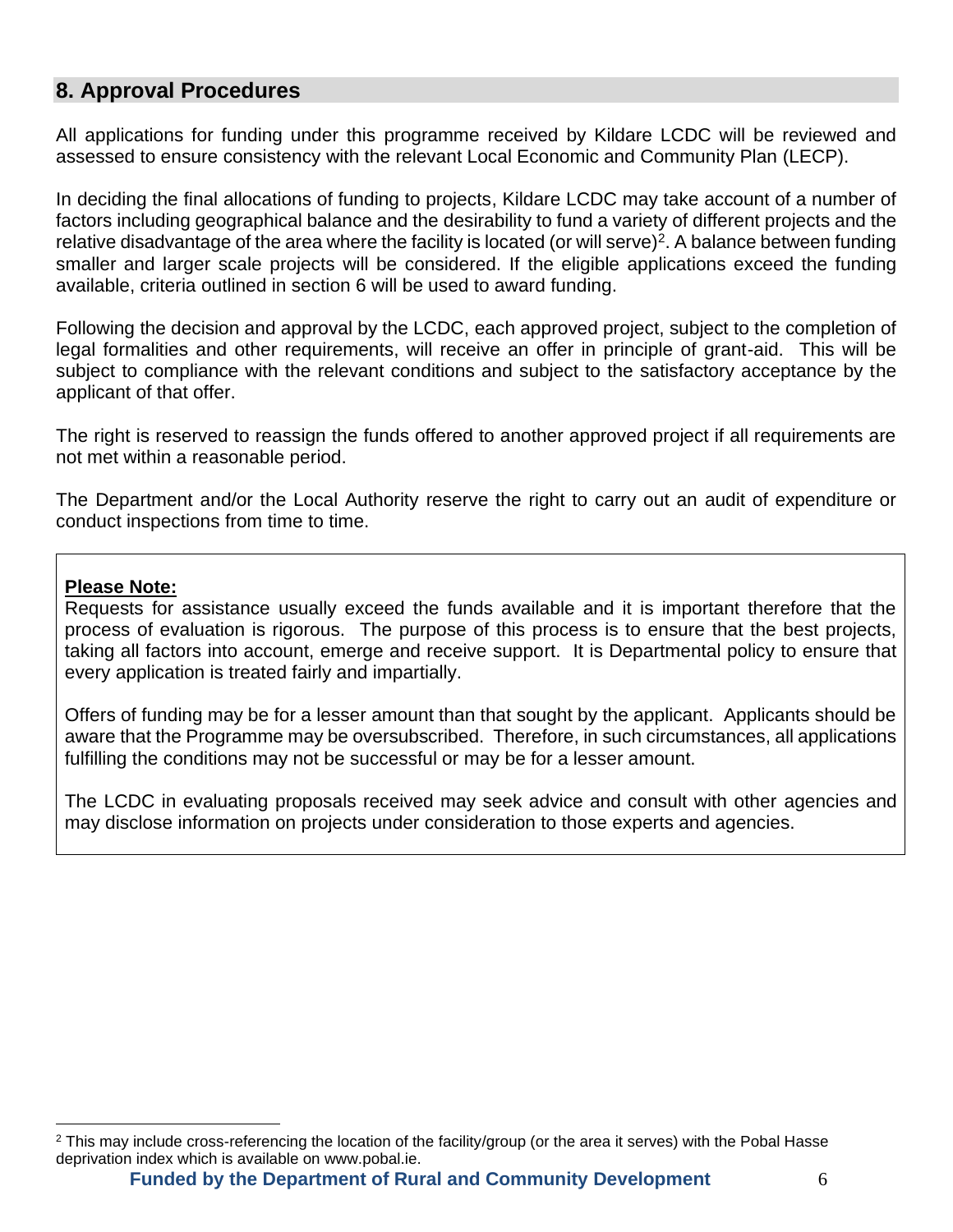## **9. General**

The information provided in this document is intended to give applicants an understanding of the process by which applications for funding are assessed and approved and does not purport to be a legal interpretation.

#### **Freedom of Information Act 2014**

Under the Freedom of Information Act 2014, details contained in applications and supporting documents may, on request, be released to third parties. If there is information contained in your application which is sensitive or confidential in nature, please identify it and provide an explanation as to why it should not be disclosed. If a request to release sensitive information under the legislation is received, you will be consulted before a decision is made whether or not to release the information. However, in the absence of the identification of particular information as sensitive, it could be disclosed without any consultation with you.

#### **Site Visits**

The Department, Local Authority or LCDC may carry out unannounced site visits to verify compliance with Programme terms and conditions.

#### **Further information may be requested**

The LCDC reserves the right to request further information from you in order to assess your application if so required.

#### **Usage of information**

The information provided on the form will be utilised for the purposes of evaluating and administering the grant process, and to facilities audits and any site visits. When evaluating the applications received the LCDC may seek advice and consult with other agencies and may disclose information on projects under consideration to those experts and agencies. For further information regarding how your data may be used see Kildare County Council's Data Protection Privacy Statement page 9.

#### **Other**

- For grants towards running costs and or upgrade of facilities, applicant groups shall self-certify that they do not have the funding to undertake the costs, without the grant aid, or alternatively that with the grant they will now undertake a larger project which they otherwise would not be able to afford.
- **EXT** If the funding application is for one element of a project, applicants will be required to provide documentary evidence of the availability of the balance of funding for that particular element of that project.
- The Programme is 100% exchequer funded. Applicants are free to leverage other funding/match funding for projects although that is not a requirement of this new programme.
- It is the responsibility of the grant applicant to ensure that using this Programme to co-fund a project does not contradict the rules of the other scheme/programme. Please ensure you consult with the administrators or body responsible for any other funding scheme or programme in this regard.
- VAT will only be paid where it is included in the application amount. No further requests for VAT payments or repayments will be accepted.
- Generally, no third party or intermediary application will be considered
- All information provided in respect of the application for a grant will be held electronically
- The Dept reserves the right to publish a list of all grants awarded on its website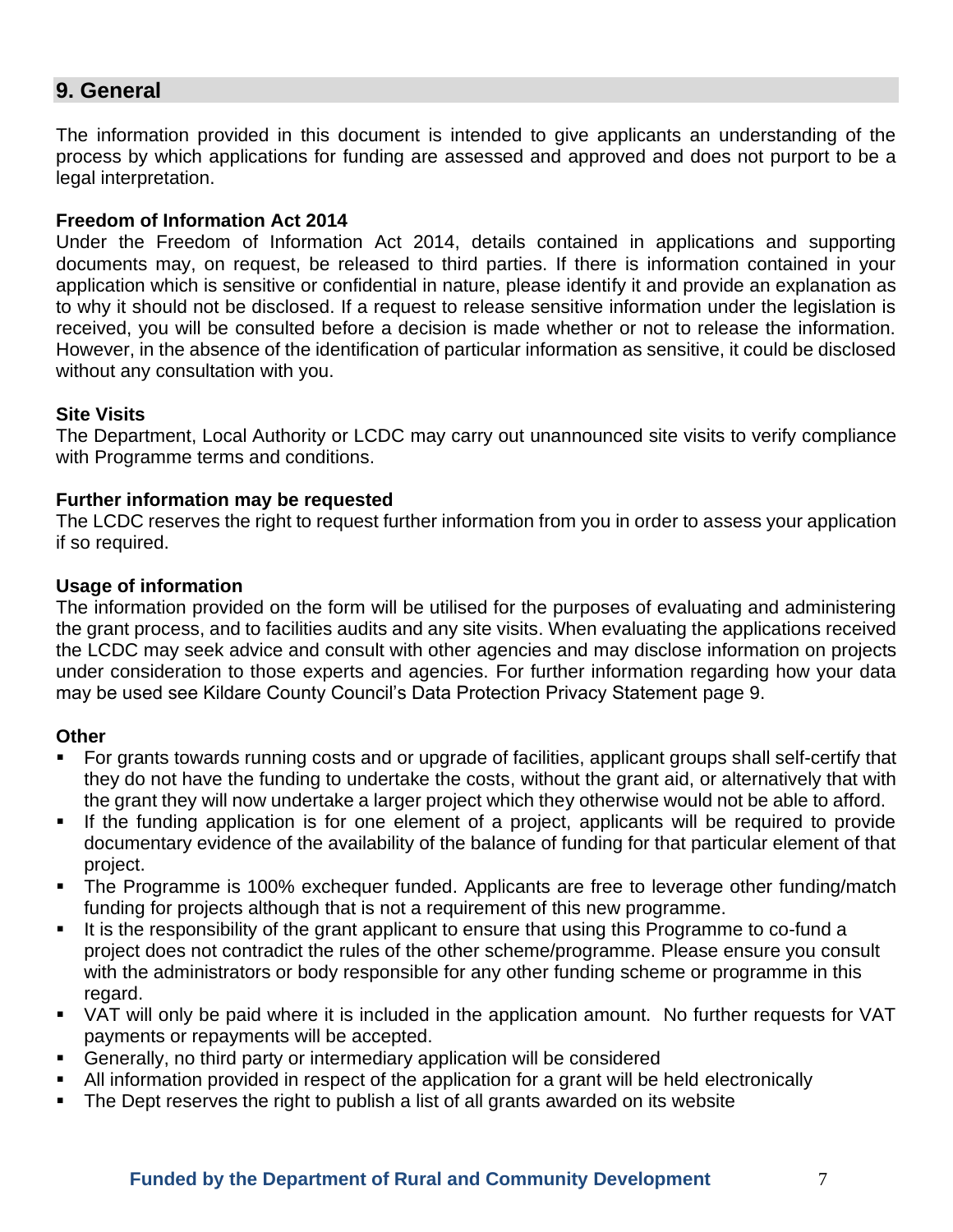# **9. How to Apply**

#### **Application Form**

The online application form is detailed and is designed to ensure that it has the necessary information to evaluate each proposal accurately and fairly. **Please ensure that you complete the 2022 application form in full online and that all documentation in support of your application is uploaded with your application.**

Only projects that meet the criteria outlined above will be considered eligible. Groups/organisations are requested to apply for funding based on a minimum of €1,000 up to a maximum of €10,000.

#### **PLEASE NOTE THAT INCOMPLETE APPLICATIONS OR LATE APPLICATIONS WILL NOT BE CONSIDERED.**

Submission of false or misleading information at any stage is treated very seriously. Any organisation that does not comply with the terms and conditions of the Programme may be subject to inspection, have their grant withdrawn, be required to repay all or part of a grant and/or be barred from making applications for a period of time. All serious breaches of the terms and conditions of the Programme will be notified to An Garda Síochána.

**Applications should be made online at: <https://submit.link/EM>** referenced Kildare Community Activities Fund

It is highly advisable that applicants give plenty of time to make their applications. As this is a new online system, it is recommended that applications are made at least ten days before the closing date.

#### **Closing date: Monday 28th February 2022 at 5pm**

For any queries please email: *[grants@kildarecoco.ie](mailto:grants@kildarecoco.ie) by Friday 18th February 2022*

#### **Late or incomplete applications will not be considered.**

Successful applicants must have the grant awarded fully spent by December 31st December 2022 and return a report with receipts by 31<sup>st</sup> January 2023.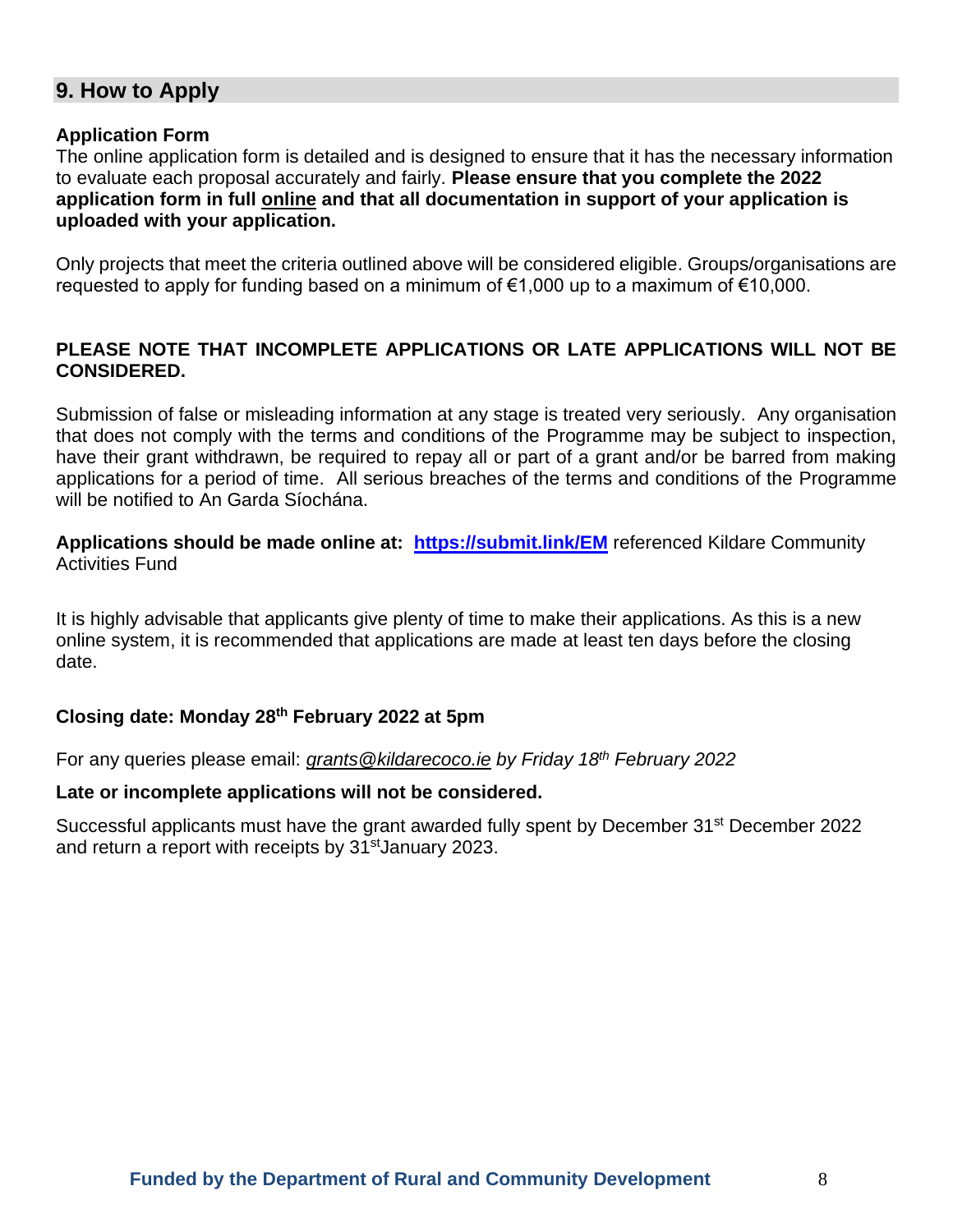

# **Data Protection Act 2018 (as amended) PRIVACY STATEMENT for**

**Community Activities Fund**

# **Who are we?**

Kildare County Council (the Council) is the democratically elected unit of Local Government in County Kildare and is responsible for providing a range of services to meet the economic, social, and cultural needs of the people of our County. In order to provide the most effective and targeted services to meet the needs of the citizens, communities, and businesses of County Kildare we will be required to collect, process, and use certain types of information about people and organisations. Depending on the service being offered, information sought may include 'personal data' as defined by the Data Protection Acts and the General Data Protection Regulation (GDPR) and may relate to current, past and future service users; past, current, and prospective employees; suppliers; and members of the public who may engage in communications with our staff. In addition, staff may be required, from time to time, to collect process and use certain types of personal data to comply with regulatory or legislative requirements or to carry out functions in the public interest.

# **Why do we have a Privacy Statement?**

This privacy statement has been created to demonstrate the Council's commitment that personal data you may be required to supply to us is;

- Obtained lawfully, fairly and in a transparent manner
- Obtained for only specified, identified and legitimate purposes
- Processed for purposes which we have identified or purposes compatible with the purposes that we have identified.
- Adequate, relevant, and limited to what is necessary for purpose for which it was obtained
- Personal data collected and processed must be accurate and (where necessary) kept up todate.
- Kept only for as long as is necessary for the purposes for which it was obtained.
- Processed in a manner that ensures the appropriate security of the personal data including protection against unauthorised or unlawful processing.

More detail is available in our Data Protection Policy Statement at <http://kildare.ie/CountyCouncil/DataProtection/> or you can request a hard copy at 045 980 200.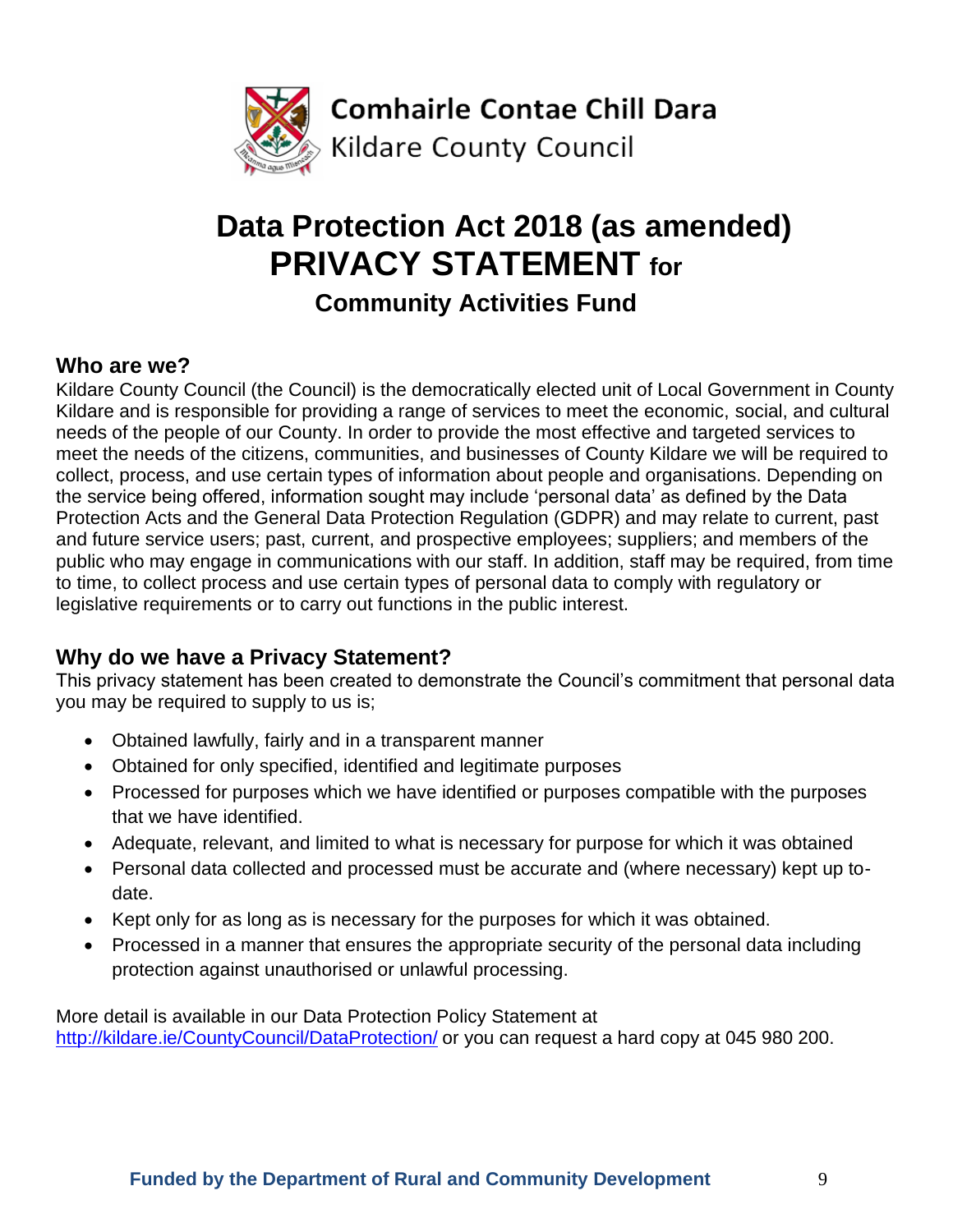# **What is the activity referred to in this Privacy Statement?**

Community Activities Fund

# **What is the basis for making the processing of this personal data lawful?**

Processing is necessary for the performance of a task carried out in the public interest or in the exercise of official authority vested in Kildare County Council in accordance with Article 6(1) of the General Data Protection Regulation, 2016. Specifically, the lawful basis for this process is Local Government Reform Act 2014 Schedule 3 Ref 10.

# **We require contact details**

In order to communicate with you, you will be asked for contact details. You do not have to provide all contact details but providing more, such as email, phone, address, makes it easier to communicate. Please note that to help protect your privacy, we take steps to verify your identity before granting access to personal data. These contact details may also be used to verify your identity.

# **What other types of personal data do we need to undertake this activity?**

Bank details (to facilitate payment)

## **What will happen if the personal data is not provided?**

Grants cannot be processed or paid if you do not complete the application form in full

# **Am I the only source of this personal data?**

In some instances to assist with the delivery of the activity or to comply with regulatory or legislative requirements personal data is sourced from a third party.

This does not apply to this activity.

## **Is personal data submitted as part of this activity shared with other organisations?**

The Council may, to fulfil statutory or regulatory obligations or in the public interest, from time to time, have to share personal data with other organisations or entities (in Ireland or abroad). Where this is required the Council shall have regard to your rights, to the security and integrity of the data and will minimise the data shared.

Sharing applies to this activity.

Data is shared with the: LCDC Evaluation Team for assessment of grant purposes only

Data is not transferred to another country.

## **How long is my data kept for?**

The Local Authority sector operates under a detailed record retention policy which outlines time periods for which your personal data will be retained and what will happen to it after the required retention period has expired. The National Record Retention Policy for Local Authority Records is available:<http://kildare.ie/CountyCouncil/DataProtection/>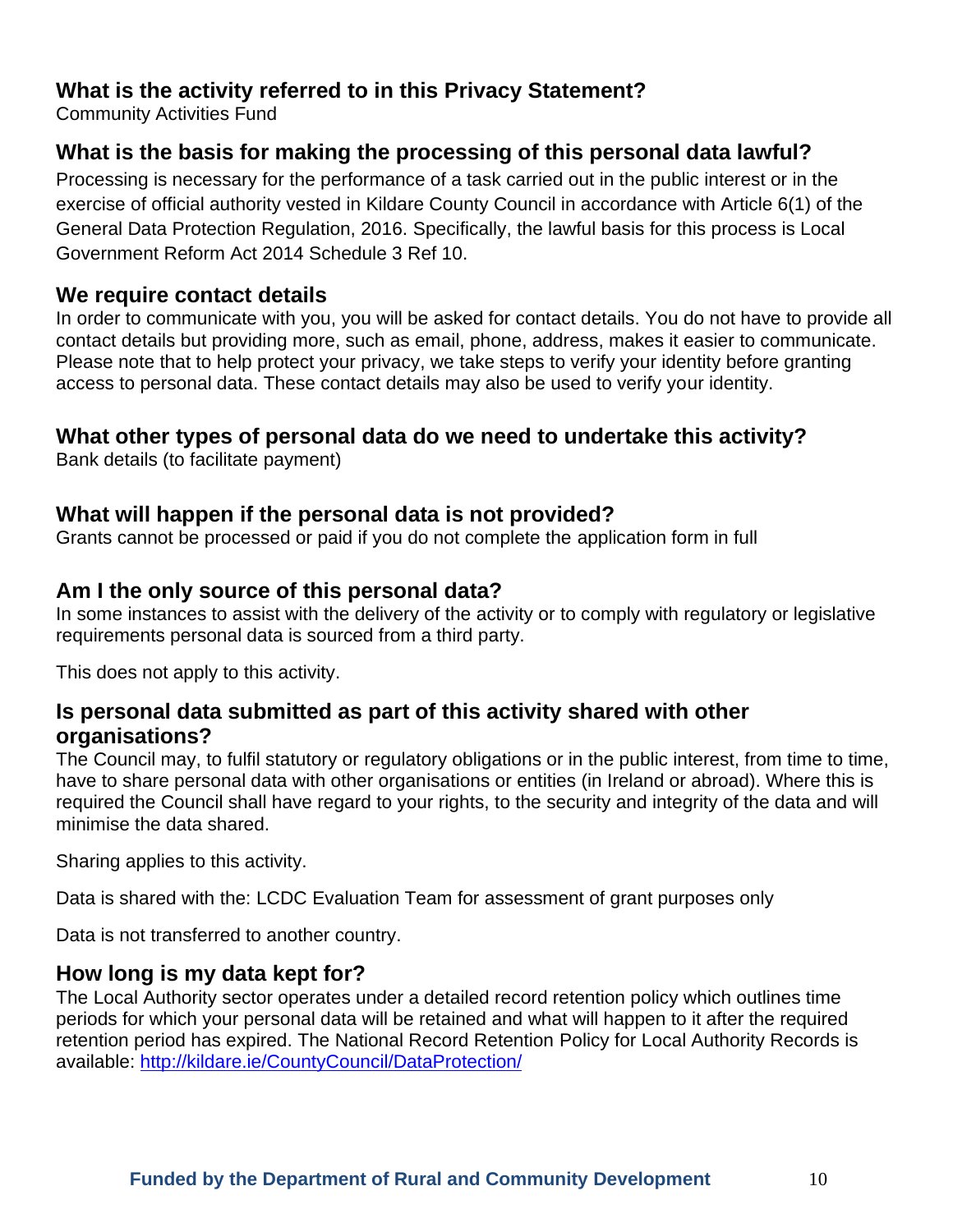## **Do you need to update your records?**

Kildare County Council must take reasonable steps to ensure that personal data we have about our customers is correct and up to date.

In addition, if the data held by us is found to be inaccurate you have the right to rectify/correct this. If you find that personal data, we have about you is inaccurate or needs to be updated (for instance, you may have changed your name, address, contact details etc.) then please contact us so that we can correct it. You can do this by:

**Writing to us at**: Kildare County Council, Corporate Services, Áras Chill Dara, Devoy Park, Naas, Co Kildare. W91 X77F

**Emailing us at** [customercare@kildarecoco.ie](mailto:customercare@kildarecoco.ie)

When making a request to update your records please provide evidence to support this - for example a copy of a document containing your new address – utility (Gas, Electricity, Phone) bill etc. and proof of your identity

## **Your rights:**

You have the right to obtain confirmation as to whether data concerning you exists, to request access to personal data held about you, to be informed of the content and source of data and check its accuracy.

If the data held by us is found to be inaccurate you have the right to rectify/correct this – see above on how to update your records.

You also, subject to certain conditions being met, have the right to object to or seek restriction of the processing of personal data and to request the erasure of personal data held by the Council.

Please note that to help protect your privacy, we take steps to verify your identity before granting access to personal data.

To exercise these rights logon to **<http://kildare.ie/CountyCouncil/DataProtection/>** , use one of the forms at our Counters or contact us. Completed applications should be returned to:

## **Kildare County Council – Data Protection Officer**

| Phone                 | 045 980 200                                                       |
|-----------------------|-------------------------------------------------------------------|
| E-mail                | dataprotection@kildarecoco.ie or customercare@kildarecoco.ie      |
| <b>Postal Address</b> | Áras Chill Dara,<br>Devoy Park,<br>Naas.<br>Co Kildare. W91 X77F. |